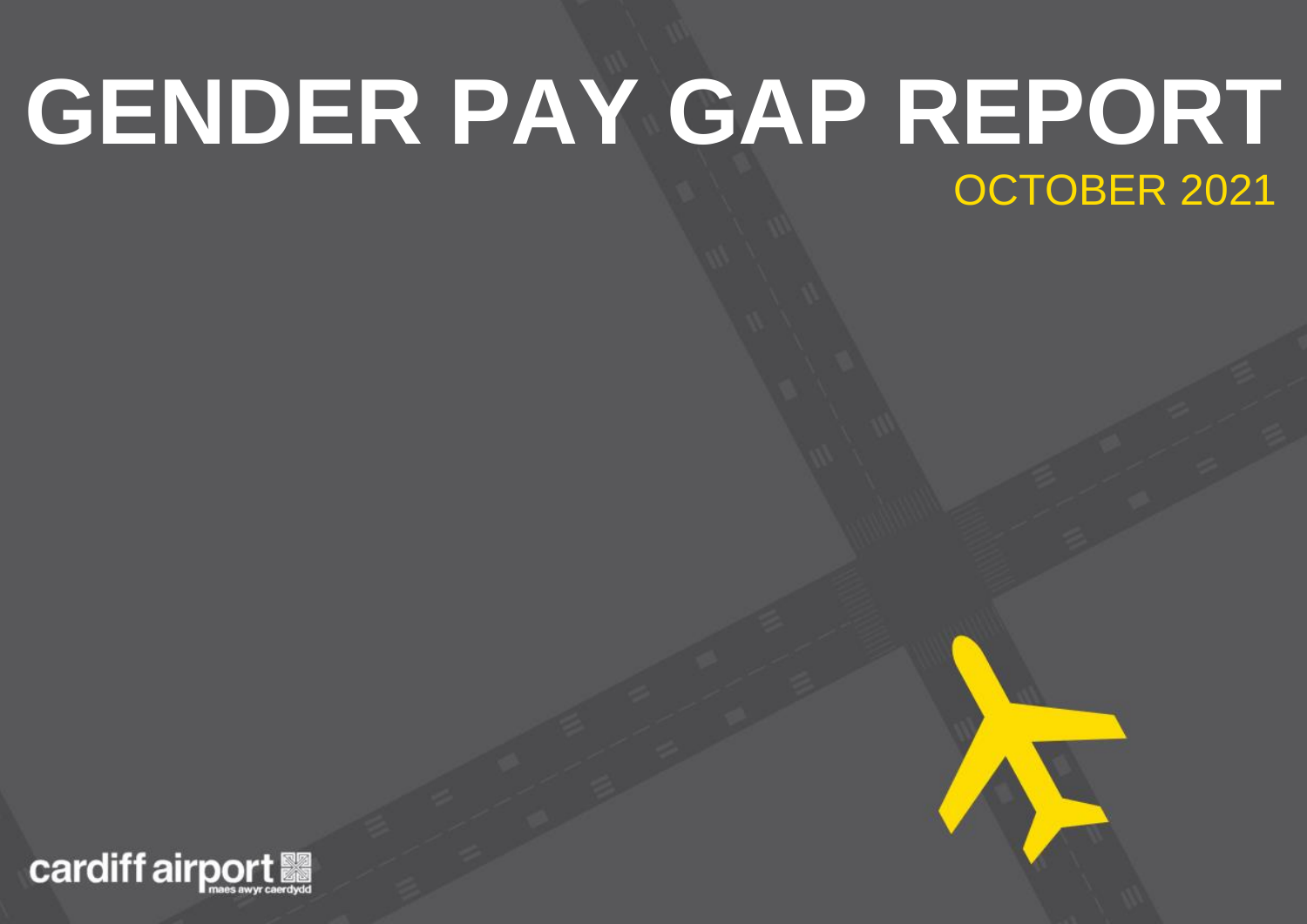## **INTRODUCTION**

We're happy to take this opportunity to publish our report and to further focus on our equality and diversity agenda, specifically relating to the gender pay gap. We believe that every person is entitled to equality of opportunity regardless of their gender and we're seeking to lead the way in creating a workplace where everybody can be their true selves.

This year is the third time we are publishing a Gender Pay Gap Report, having published for the first time in 2019.

We want our workforce to reflect the diversity of our customers and for every employee, regardless of any characteristic, to be treated with dignity and respect.

We are required by law to carry out Gender Pay Gap Reporting under the Equality Act and embrace this chance to do so.

I, David Walters, Chief Financial Officer, can confirm that the information provided in this report is accurate.

 $\bigwedge$ 

David Walters Chief Financial Officer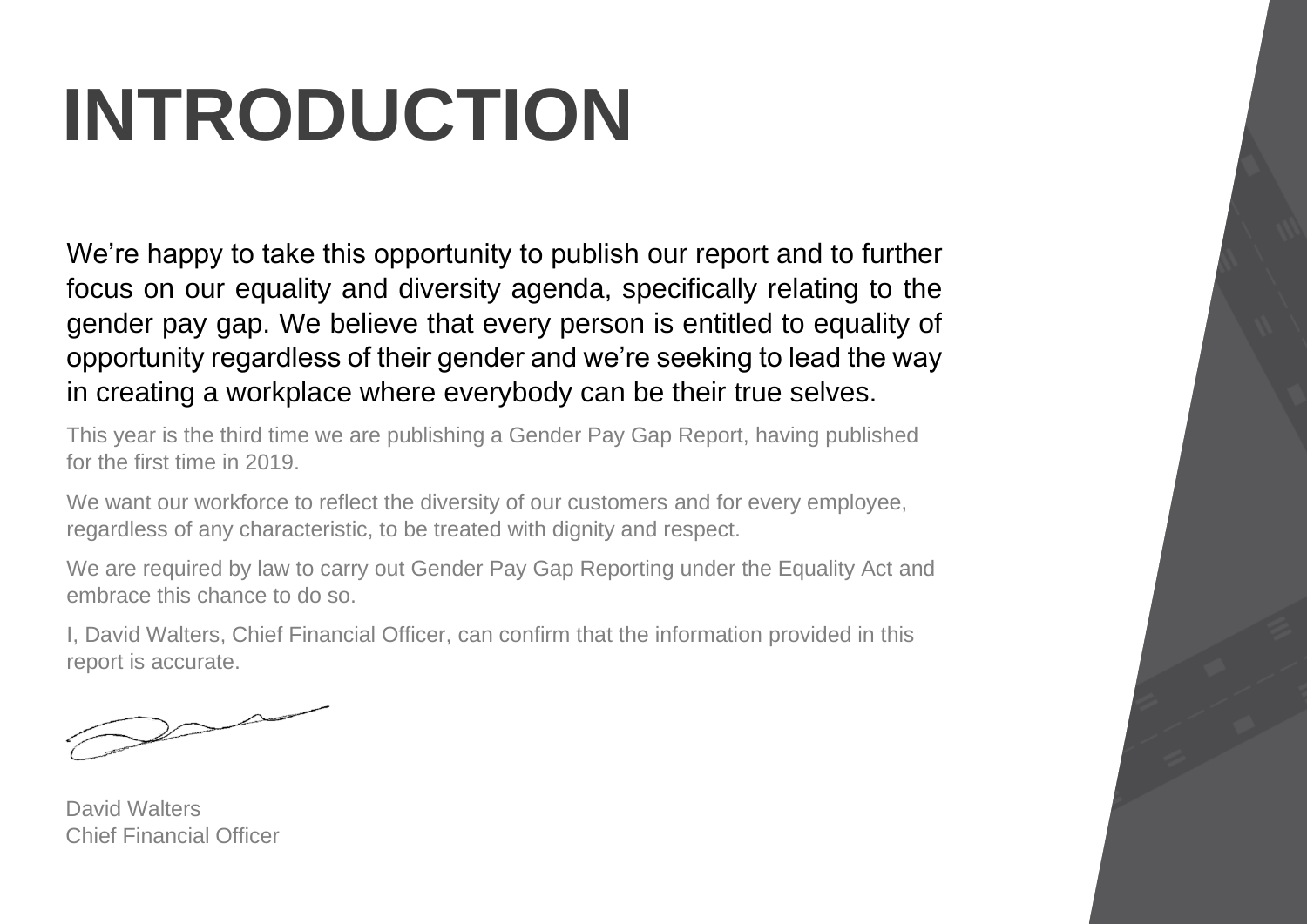## **RESULTS**

#### **OVERALL PROFILE**

# MMMMMMMMMMMMMMMMMMMMMMMMMMM **MMMM 31%**

69% of our employees are male and 31% are female. This is more balanced than the "Transportation and Storage" industry, which is 80% male and 20% female in the UK. Our male representation has increased by 4% this year, the national comparator for the industry has decreased by 1%<sup>1</sup>.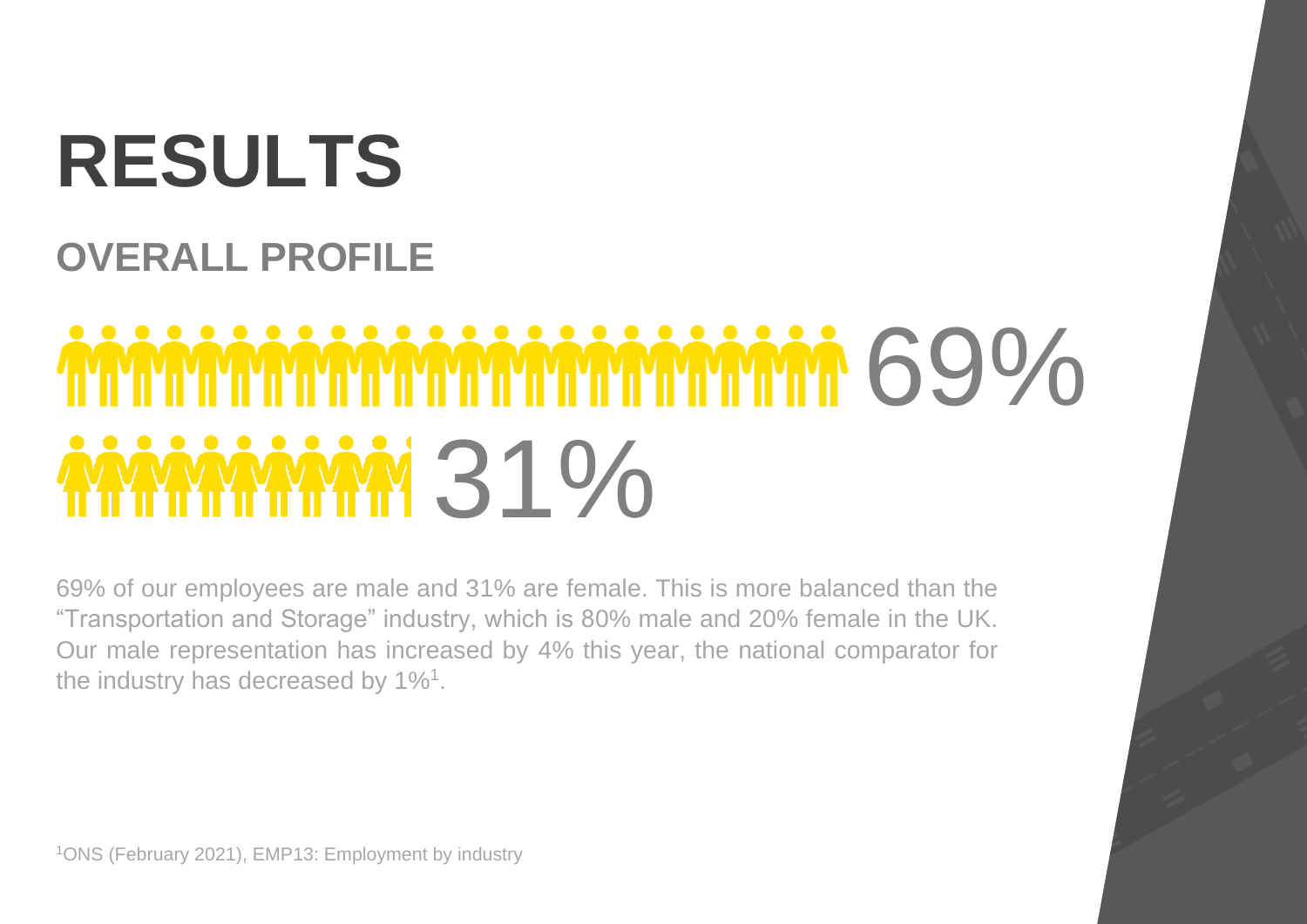### **GENDER PAY GAP**

Gender Pay Gap isn't the same thing as Equal Pay. Gender Pay Gap is the difference between average pay for men and women. Equal Pay ensures that men and women who do the same work, or work of equal value, receive the same pay.

All data included in this report is based on the "snapshot date" of 5th April 2021.



The Mean is calculated by adding all hourly pay rates together and dividing the total by the number of employees. The Median is calculated by identifying the middle value of hourly rates when ranked from lowest to highest. To calculate the Gender Pay Gap, we subtract the Male Mean from the Female Mean and divide this by the Male Mean, the same calculation is done for the Median. Bonus Pay Gap calculations haven't been included as no bonuses were awarded.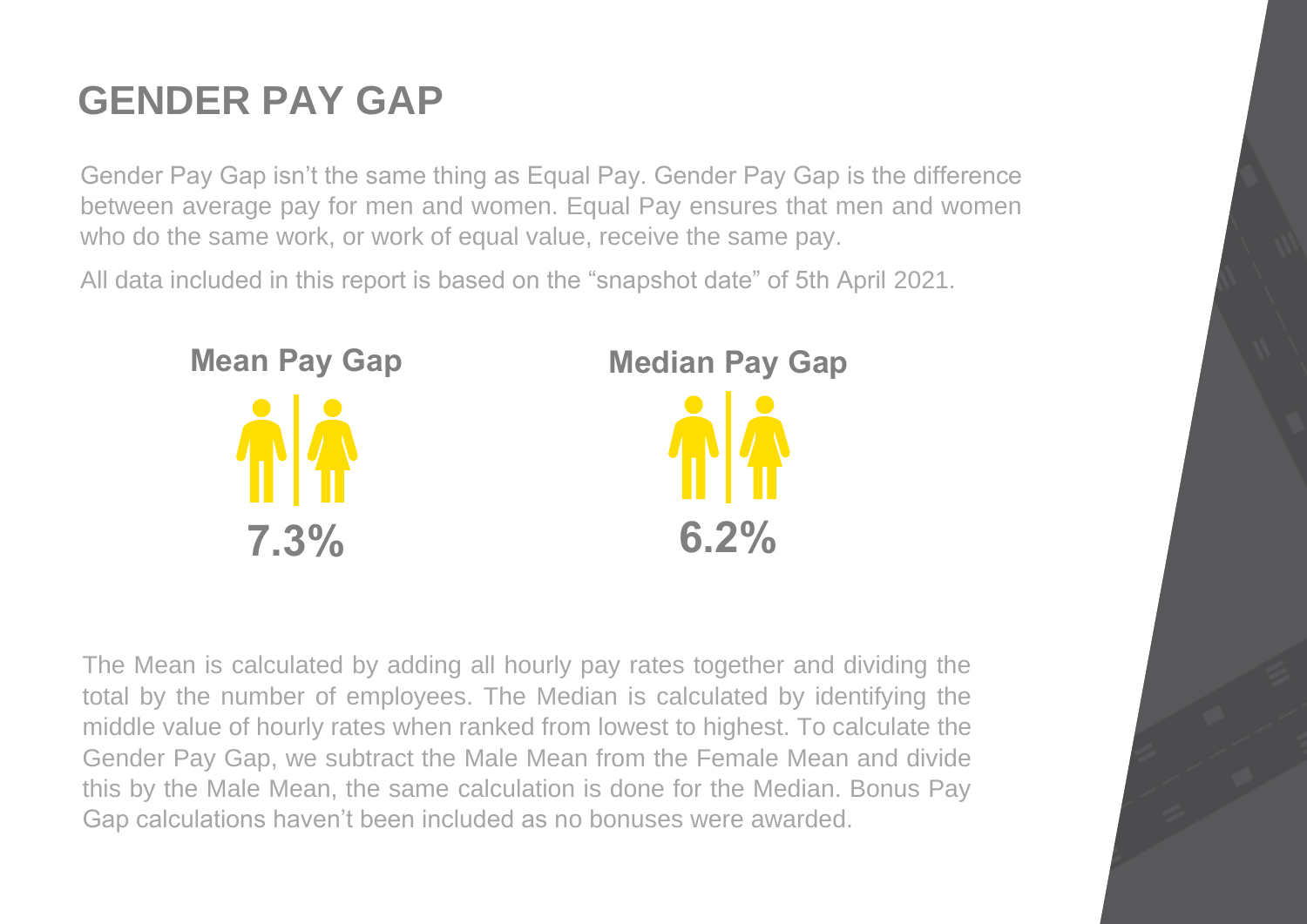### **GENDER PAY GAP - BENCHMARKING**



In the chart above, we've compared our Pay Gap data with the UK, Wales, Industry (Transportation and Storage), and Sector (Air Transport)<sup>2</sup> averages. Last year, the Mean Average Pay Gap for those in our sector was 43.4%<sup>3</sup>.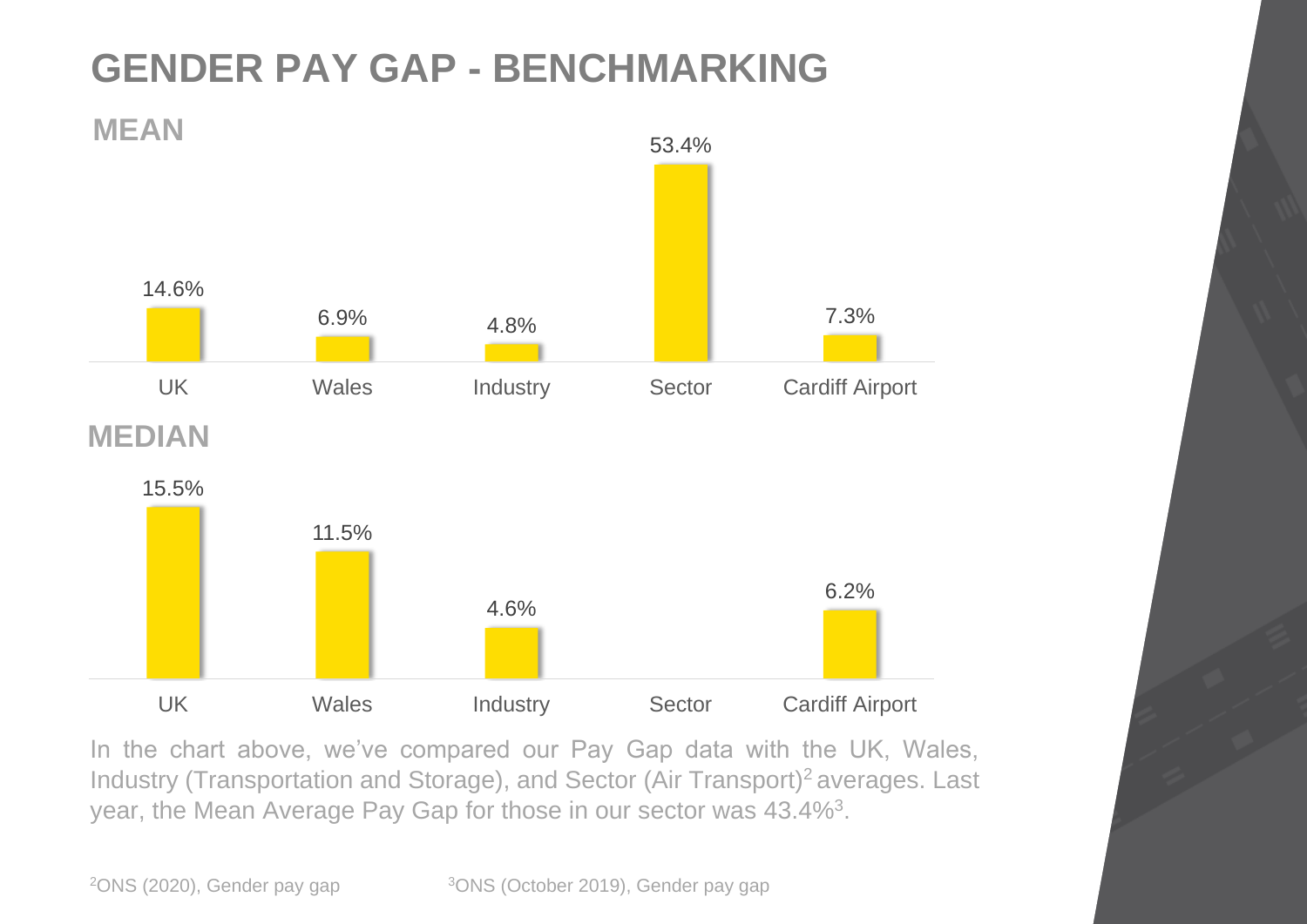### **QUARTILE ANALYSIS**

Quartile analysis is calculated by arranging all employees ranked from highest to lowest hourly rates of pay and splitting this into four "quartiles" of equal size.